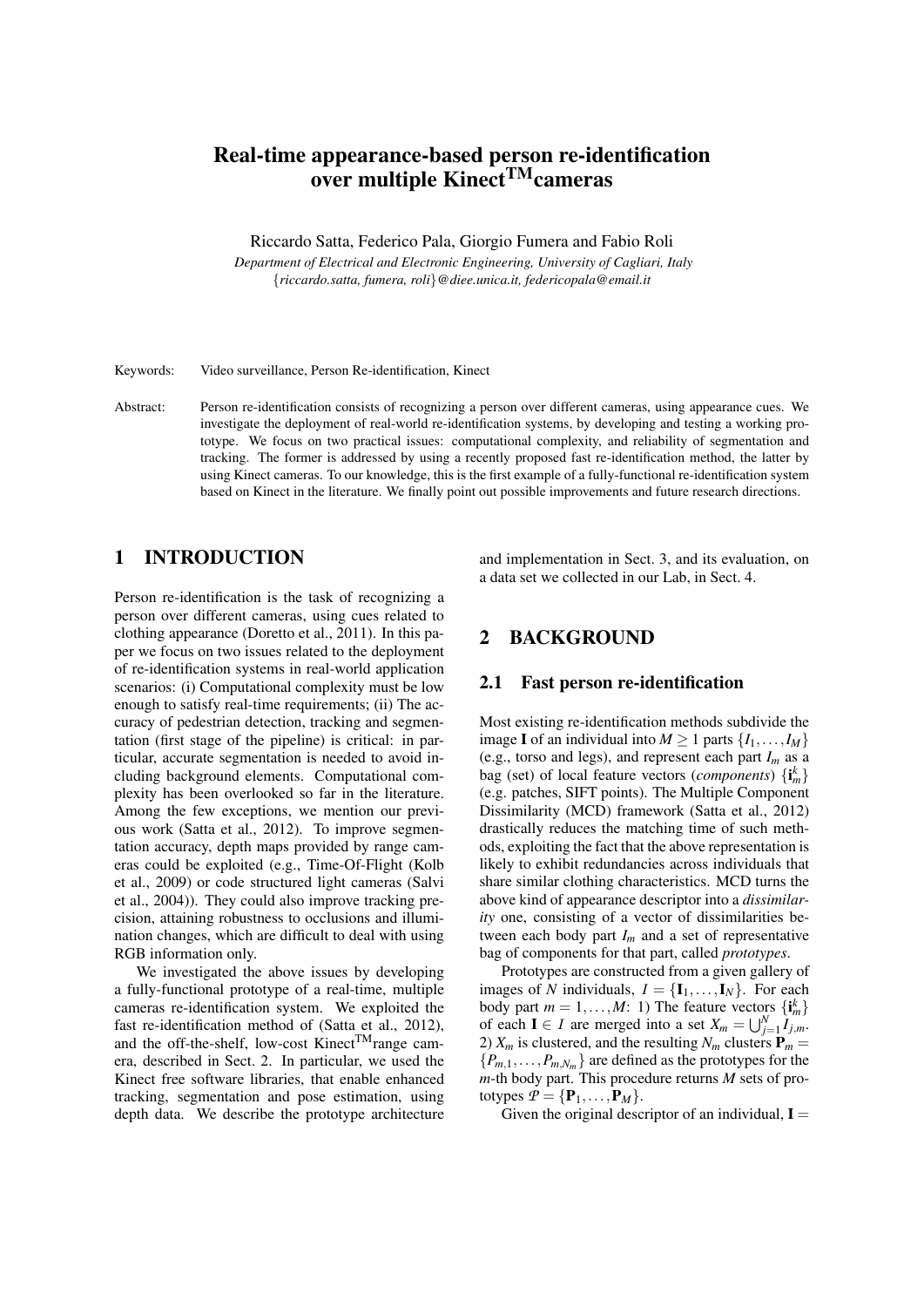

Figure 1: Left: example of the capabilities of the Kinect SDK. Two individuals are tracked, and their skeleton is superimpressed on the image. The upper-right box shows segmentation in depth domain. Right: system architecture (see text).

 $\{I_1,\ldots,I_M\}$ , the corresponding MCD descriptor is obtained as the concatenation of the *M* dissimilarity vectors  $\mathbf{I}^{\text{D}} = [I_1^{\text{D}}, \dots, I_M^{\text{D}}]$ , where:

$$
I_m^D = (d(I_m, P_{m,1}), \ldots, d(I_m, P_{m,N_m})), m = 1, \ldots, M,
$$

and  $d(\cdot, \cdot)$  is a dissimilarity measure between two sets of components, e.g., the *k-th Hausdorff Distance* (Satta et al., 2012). To match two dissimilarity vectors  $\mathbf{I}_1^{\text{D}}$  and  $\mathbf{I}_2^{\text{D}}$ , a weighted Euclidean distance is used: higher weights are assigned to most significant prototypes (see (Satta et al., 2012) for further details).

A specific implementation of MCD (MCDimpl) was proposed in (Satta et al., 2012). It subdivides body into torso and legs  $(M = 2)$ , and uses as components patches randomly extracted from each body part, described by their HSV colour histogram. Prototypes are constructed using a two-stage clustering algorithm, and are then defined as the patch nearest to the centroid of each cluster. In (Satta et al., 2012) it was shown that MCDimpl can allow several thousands matchings per second, since they reduce to comparing two real vectors. Moreover, although prototype construction can be time-consuming, prototypes can be obtained off-line from *any* gallery of individuals that exhibits a reasonable variety of clothings. In particular, such gallery can be different from the template gallery of the system, and thus does not need to be updated, as new templates are added during operation.

#### 2.2 The Kinect device

The Kinect platform was originally proposed for the home entertainment market. Due to its low cost, it is currently gaining much interest over the computer vision community. The device provides: (i) an RGB camera (1280  $\times$  960 pixels at 30fps); (ii) an IR depth sensor based on code structured light, which constructs a  $640 \times 480$  pixels depth map at 30fps, with an effective range of 0.7 to 6 meters. The Kinect SDK also provides reliable tracking, segmentation and skeletonisation (Shotton et al., 2011), based on depth and RGB data (see Fig. 1-left).

The technology adopted by the Kinect device suffers from two limitations. First, the maximum distance at which a person can be detected (around 5–6 mt) is relatively low. However, ad hoc sensors (probably more costly) can be developed to deal with higher distances, based on the same technology. Second, the use of IR projectors and sensors to build the depth map prevents outdoor usage, because of the interference in the IR band caused by the sun light. Indoor environments include nevertheless typical videosurveillance scenarios (e.g., offices, airports).

## 3 SYSTEM IMPLEMENTATION

Our prototype tracks all the individuals seen by a network of Kinect cameras, adds to a template data base an appearance descriptor (*template*) of each acquired track, and re-identifies online each new individual, by matching its descriptor with all current templates. After a track is acquired, the operator is shown the list of templates, ranked according to the matching score to that track.

Our prototype architecture is shown in Fig. 1 (right). It consists of a network of Kinect cameras, connected to a PC (Fig. 1, right (a)). First, detection, tracking, segmentation (i.e., silhouette extraction) and skeletonisation of each individual seen by the network are carried out (Fig. 1, right (b)), exploiting the Kinect SDK (other detection techniques based on RGB and range data can also be used, e.g., (Salas and Tomasi, 2011; Spinello and Arras, 2011)). Each individual is associated to a *track*, i.e., the sequence of regions of the RGB frames containing him/her, extracted by the detector, and the corresponding skeletons. After a track *T* is acquired, a template is created by the reidentification module (Fig. 1-right $(c)$ ), and is added to the Template DB. A template is made up of the acquisition date and time, and of the 5 frames  $\{T_1, \ldots, T_5\}$ of the track exhibiting the largest silhouette area, with the corresponding MCDimpl descriptors.

Online re-identification is performed for each new track *T*, with respect to all current templates. The first frame of  $T$  is initially matched to the templates, and then subsequent frames sampled every  $t_{\text{acquire}} = 1$ sec., but only if the corresponding silhouette area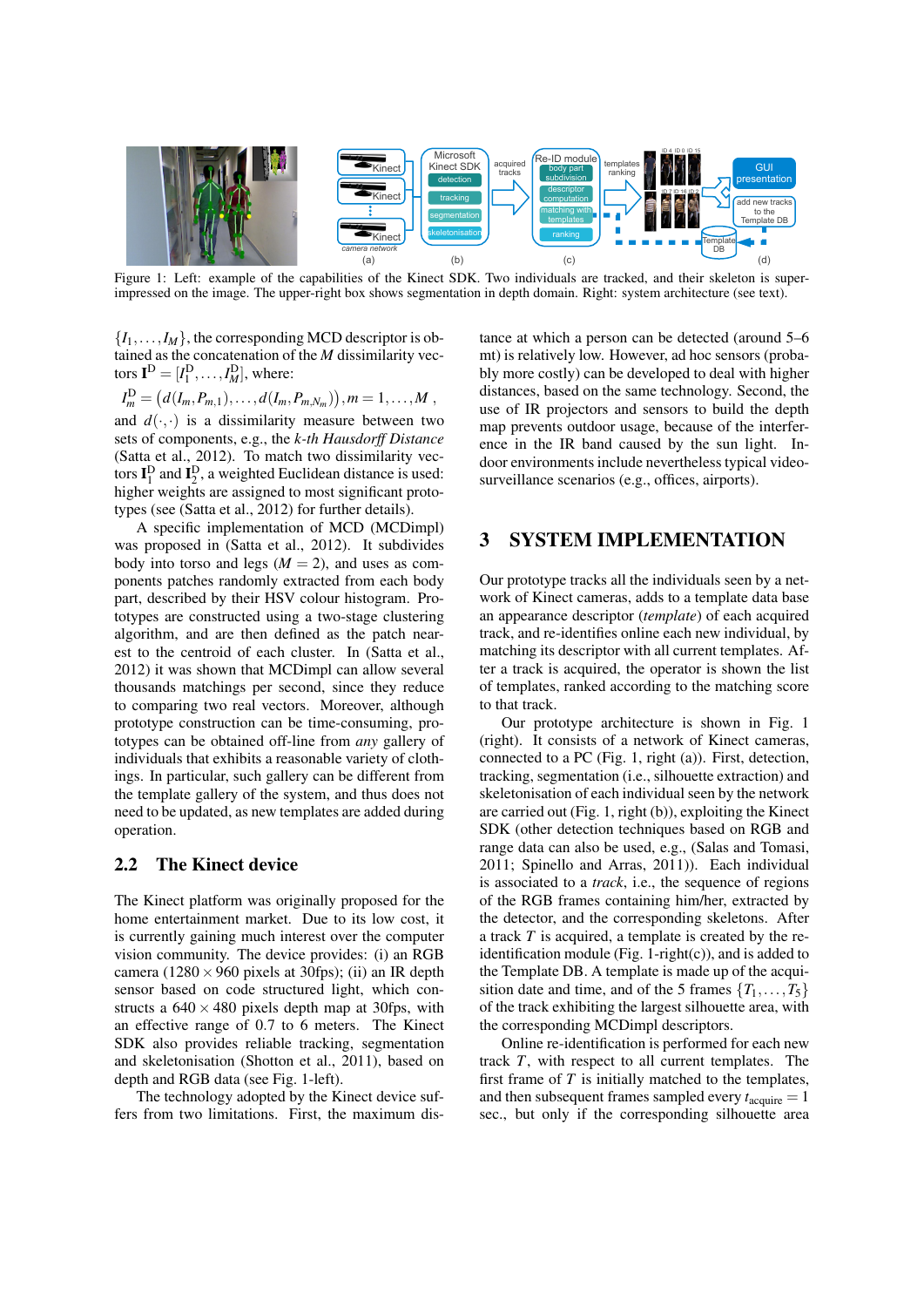

Figure 2: Screenshot of the main view of the prototype GUI, showing images coming from one camera. The user can run many of these views to check simultaneously different cameras. Left: RGB output (top) and segmentation (bottom). Right: the best frame (i.e., the one with the largest silhouette area), the matching score and the template ID of the three template tracks most similar to the one on the left (top); the current template tracks (bottom).

is greater than the one of the previously processed frame. For a given frame *f* to be matched: (1) the silhouette is subdivided into torso and legs; (2) an appearance descriptor  $q$  is created; (3)  $q$  is matched to all current templates. If a frame contains up to two individuals, the Kinect SDK provides their skeleton, made up of 20 different joint points. In this case, in step (1) the torso is obtained by taking all pixels between the *hip center*, and of the middle point between the *head* point and the *shoulder center*. Similarly, the legs body part is obtained from the pixels between the *hip center*, and of the lowest foot. If the skeleton is not available, the body is subdivided using the method of (Farenzena et al., 2010).

Steps (2) and (3) rely on MCDimpl (see Sect. 2.1). In our system the prototype gallery was built off-line, using the 1.264 pedestrian images of the VIPeR data set (Gray et al., 2007), which exhibit a wide variety of clothing appearances. The matching score between *q* and a template track *T* was computed as the median score between *q* and the MCDimpl descriptors of the best frames  $\{T_1, \ldots, T_5\}$ .

For each new track, the sorted list of templates (Fig. 1(d)) is shown to the operator through a Graphical User Interface (Fig. 2), where one representative frame for each template is displayed. By clicking on it, the other frames are also displayed.

#### 4 EVALUATION

We evaluated our system in a real scenario: a small network of two Kinect cameras, A and B, deployed in an office building (see Fig. 4, left). The software

was installed on a PC with a dual-core i5 2.3GHz CPU. We first collected a data set of videos of 54 people wearing different clothing. Two video sequences were acquired for each individual: frontal (camera A) and back pose (camera B). This is a challenging data set, due to strongly different poses and non-uniform illumination (see Fig. 4, middle). It is available upon request. The experiments were carried out by injecting the video sequences into the system, simulating their online acquisition. The video sequences of camera A were used to populate the Template DB: in this step, re-identification was disabled. Then, reidentification was performed for each video-sequence of camera B, without subsequently adding them to the Template DB. The above experiment was repeated by switching the roles of cameras A and B.

Re-identification accuracy was assessed via the Cumulative Matching Characteristic (CMC) curve, i.e., the probability of finding the true identity among the first *n* templates, as a function of *n*, averaged over the two runs (Fig. 4, right). Note that the reported performance takes into account all processing steps, from tracking to matching, while most previous works focus only on descriptor creation from silhouette, and matching. Computing one descriptor from a frame (including all preprocessing steps) took about  $t_{\text{descr}} = 50$  ms. Matching one probe with one template track took about  $t_{\text{match}} = 0.03$  ms.

The maximum number *I* of individuals that can be tracked and re-identified simultaneously is approximately  $I = \frac{t_{\text{acq}}}{t_{\text{meas}}}$  $t_{\text{proc}}$ , where  $t_{\text{proc}}$  is the processing time required to re-identify one frame. It is given by  $t_{\text{proc}} = t_{\text{descr}} + M \cdot t_{\text{match}}$ , where *M* is the number of tracks in the Template DB. In Fig. 3 we plotted *I* vs